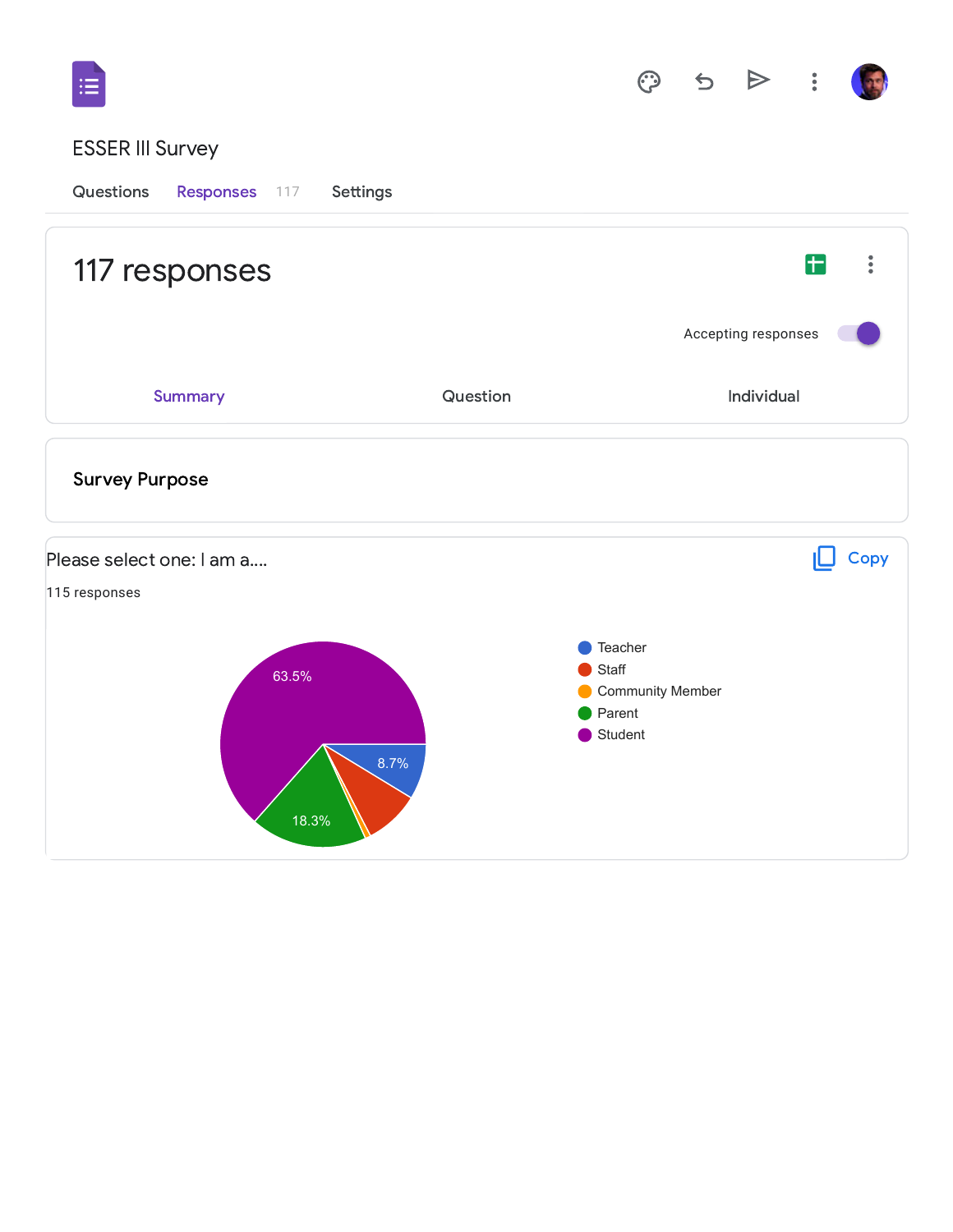Please select the top three choice in each area that you believe would provide a Healthy and Safe Environment for a safe reopening of school for the 2021-2022 School Year. 117 responses Please select the top three choice in each area that you believe would enhance accelerated learning and effective instruction in the classroom. 117 responses **Copy** 0 20 40 60 80 100 Provide all students with a PPE mask Provide temperature check stations upon entry at each ent… Provide sanitation hand stations in all restrooms, cafeteria and t… Provide water bottle fill stations in lieu of the standard water fount… Provide custodial services with disinfectant spray guns for a de… 25 (21.4%) 50 (42.7%) 93 (79.5%) 82 (70.1%) 73 (62.4%) **Copy** Accelerated instructional strate… Focused instructional supports… Web based assessment solutio… Student Progress monitoring pl… Learning Management System… Flat Panels in classrooms in en… Reading Academies to support… 70 (59.8%) 28 (23.9%) 44 (37.6%) 65 (55.6%) 45 (38.5%) 42 (35.9%) 36 (30.8%)

0 20 20 40 60 80